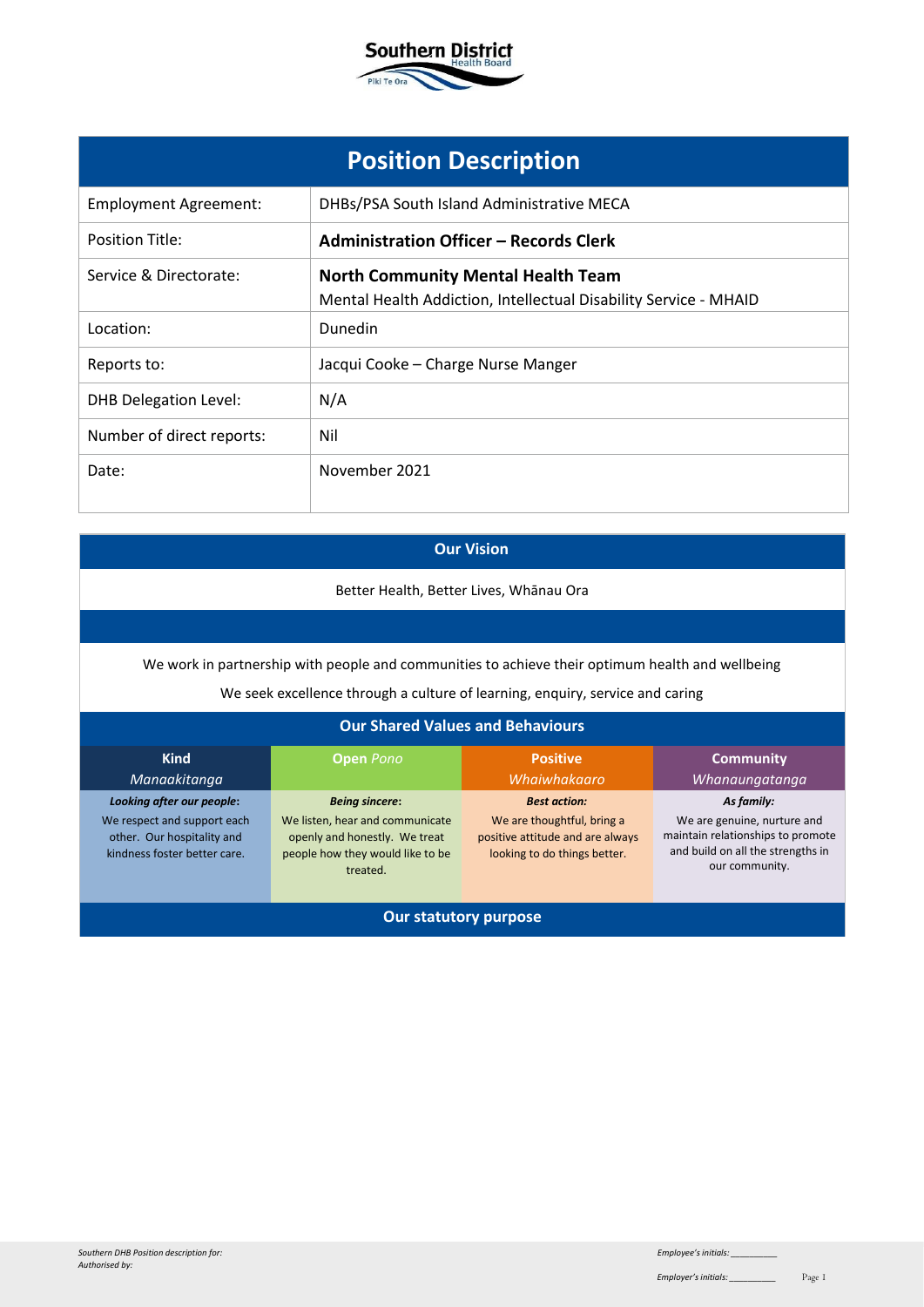To improve, promote and protect the health of our population

Promote the integration of health services across primary and secondary care services

Seek the optimum arrangement for the most effective and efficient delivery of health services

Promote effective care or support for those in need of personal health or disability support services

Promote the inclusion and participation in society and the independence of people with disabilities

Reduce health disparities by improving health outcomes for Māori and other population groups

Foster community participation in health improvement and in planning for the provision of and changes to the provision of services

Uphold the ethical and quality standards expected of use and to exhibit a sense of social and environmental responsibility

#### **PURPOSE OF ROLE**

The key purpose of the role is to effectively contribute to the smooth running of the North Community Mental Health Team by providing an efficient and timely administrative support function that is responsive and flexible to the changing needs of the service/organisation.

### **Competencies**

The following competencies apply to this position. The employee will be assessed against these as part of their annual performance and development review.

| <b>Organisational Competencies</b>           |                                                                                                                                                                                                                                                                                                                                                                                     |  |
|----------------------------------------------|-------------------------------------------------------------------------------------------------------------------------------------------------------------------------------------------------------------------------------------------------------------------------------------------------------------------------------------------------------------------------------------|--|
| <b>Customer Focus</b>                        | Is dedicated to meeting the expectations and requirements of internal and external customers;<br>gets first hand customer information and uses it for improvements in products and services; acts<br>with customers in mind; establishes and maintains effective relationships with customers and<br>gains their trust and respect                                                  |  |
| <b>Integrity and Trust</b>                   | Is widely trusted; is seen as a direct, truthful individual; can present the unvarnished truth in an<br>appropriate and helpful manner; keeps confidences; admits mistakes; doesn't misrepresent<br>him/herself for personal gain.                                                                                                                                                  |  |
| <b>Drive For Results</b>                     | Can be counted on to exceed goals successfully; Is constantly and consistently one of the top<br>performers; very bottom line oriented; steadfastly pushes self and others for results.                                                                                                                                                                                             |  |
| <b>Role Specific Competencies</b>            |                                                                                                                                                                                                                                                                                                                                                                                     |  |
| <b>Process</b><br>Management                 | Good at figuring out the processes necessary to get things done; knows how to organise people<br>and activities; understands how to separate and combine tasks into efficient work flow; knows<br>what to measure and how to measure it; can see opportunities for synergy and integration<br>where others can't; can simplify complex processes; gets more out of fewer resources. |  |
| <b>Informing</b>                             | Provides the information people need to know to do their jobs and to feel good about being a<br>member of the team, unit, and/or the organisation; provides individuals information so that<br>they can make accurate decisions; is timely with information.                                                                                                                        |  |
| <b>Managing and</b><br><b>Measuring Work</b> | Clearly assigns responsibility for tasks and decisions; sets clear objectives and measures;<br>monitors process, progress, and results; designs feedback loops into work.                                                                                                                                                                                                           |  |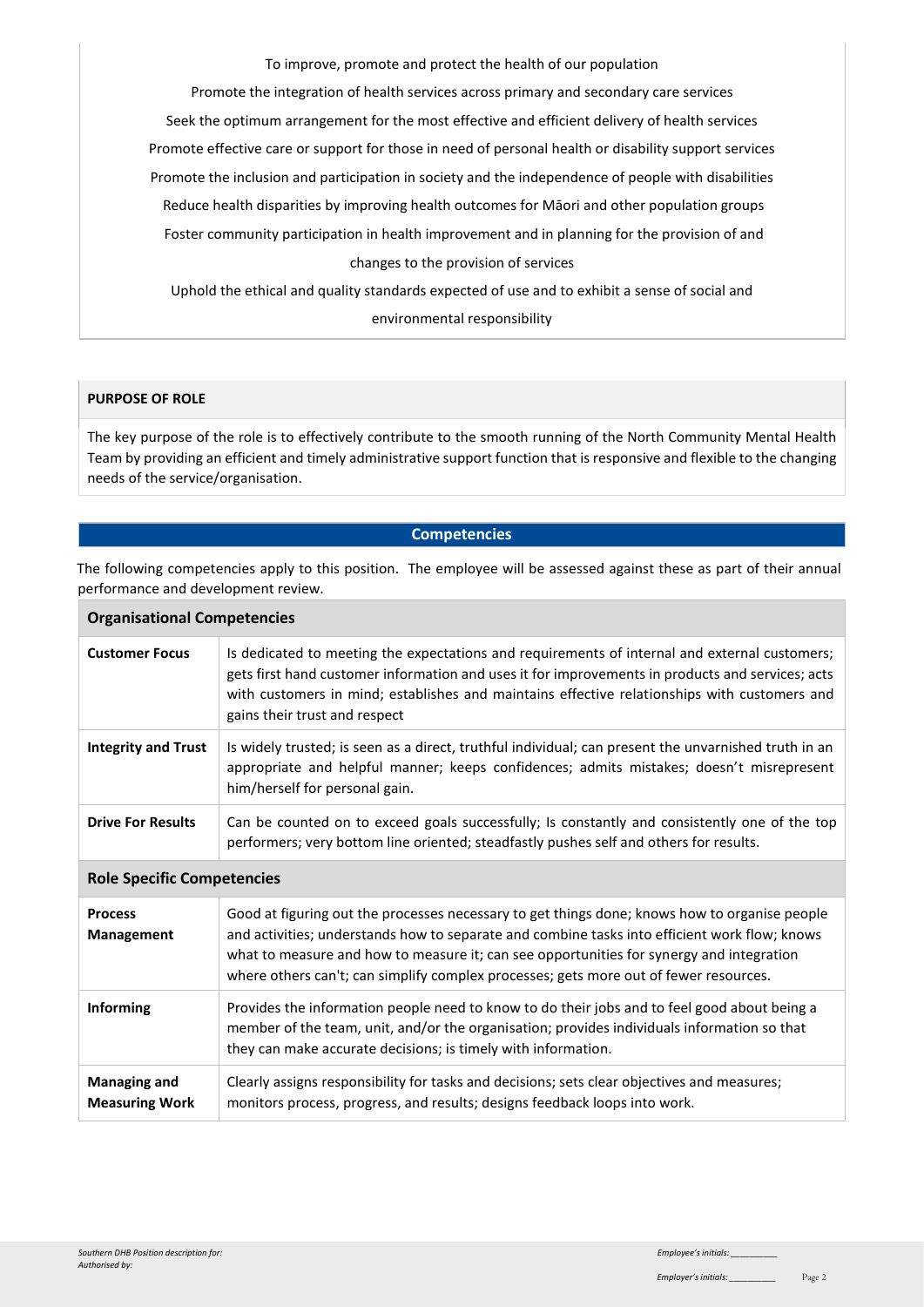| <b>KEY RELATIONSHIPS</b> |                                            |           |                                 |
|--------------------------|--------------------------------------------|-----------|---------------------------------|
|                          | <b>Within Southern DHB</b>                 |           | <b>External to Southern DHB</b> |
|                          | Southern DHB staff                         | ٠         | Patients and whanau             |
|                          | Managers at all levels of the organisation | ٠         | <b>Visitors</b>                 |
|                          |                                            | $\bullet$ | <b>Stakeholders</b>             |

### **PERSON SPECIFICATION**

The expertise required for a person to be fully competent in the role. Position specific competencies:

|                                                                          | <b>ESSENTIAL</b>                                                                                                                                                                                                                                                                                                                                                                                                                                                                | <b>DESIRABLE</b> |
|--------------------------------------------------------------------------|---------------------------------------------------------------------------------------------------------------------------------------------------------------------------------------------------------------------------------------------------------------------------------------------------------------------------------------------------------------------------------------------------------------------------------------------------------------------------------|------------------|
| <b>Education and Qualifications (or</b><br>equivalent level of learning) | Minimum level 2 NCEA<br>$\bullet$                                                                                                                                                                                                                                                                                                                                                                                                                                               |                  |
| <b>Experience</b>                                                        | At least 2 years clerical<br>$\bullet$<br>administration experience                                                                                                                                                                                                                                                                                                                                                                                                             |                  |
| <b>Knowledge and Skills</b>                                              | Knowledge of office systems and<br>$\bullet$<br>procedures<br>Evidence of good literacy and<br>$\bullet$<br>numeracy skills<br>Excellent computer skills, including<br>$\bullet$<br>knowledge of Microsoft Word, Excel<br>and Outlook (email)                                                                                                                                                                                                                                   |                  |
| <b>Personal Qualities</b>                                                | High standard of interpersonal communication skills, including written and<br>$\bullet$<br>verbal<br>Ability to understand and follow written or verbal instructions<br>٠<br>Sets high standards of performance<br>$\bullet$<br>Ability to work well in a team and foster good interpersonal relationships<br>$\bullet$<br>Willing to support and assist other staff as required<br>$\bullet$<br>Respect the privacy of individuals when dealing with personal information<br>٠ |                  |

## **KEY RESULT AREAS:**

| <b>Key Accountabilities:</b> | <b>Example of successful delivery of duties and</b><br>responsibilities |
|------------------------------|-------------------------------------------------------------------------|
| <b>Service Support</b>       |                                                                         |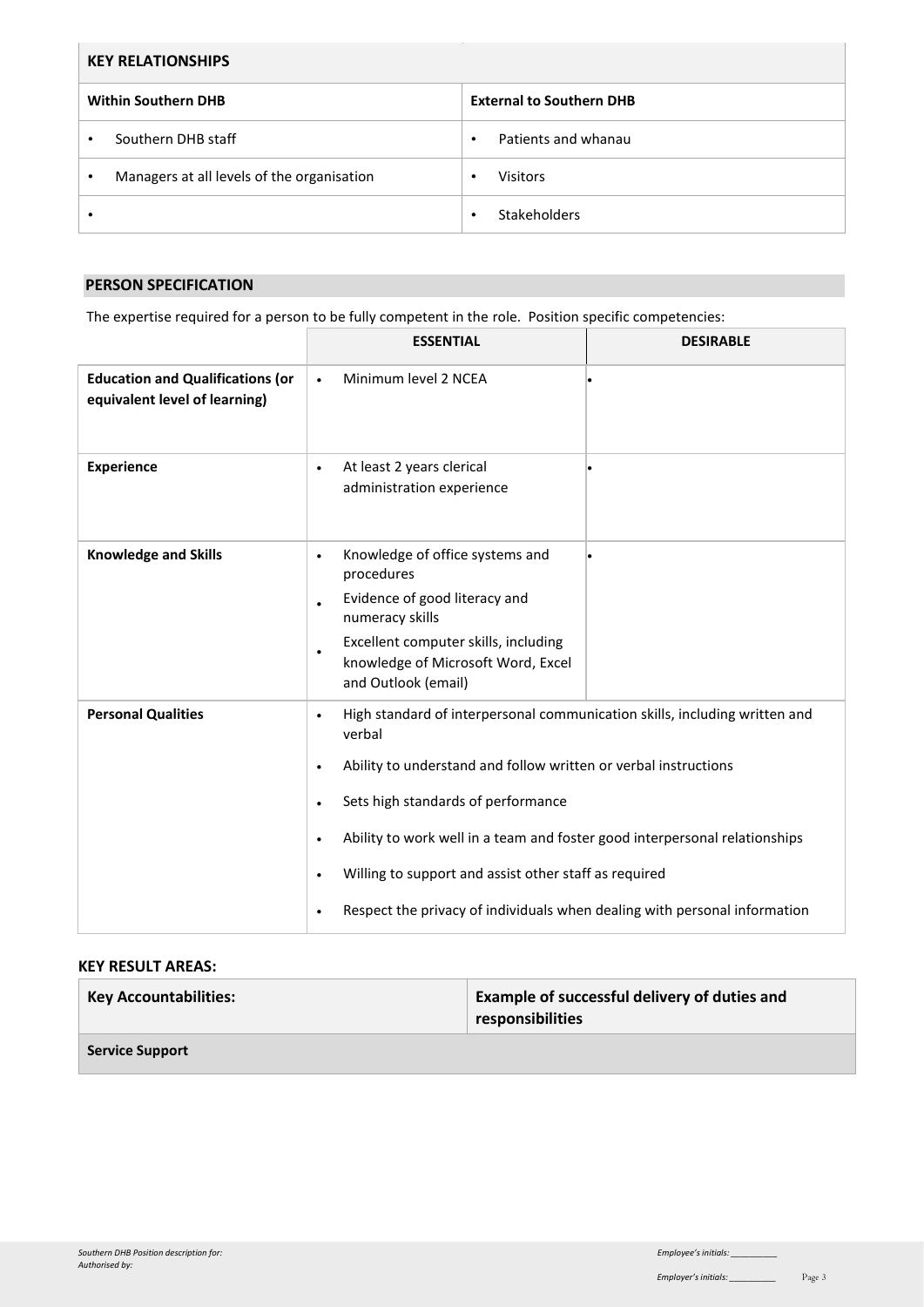| Provide high quality administrative support to the<br>$\bullet$<br>Mental Health Addiction and Intellectual Disability<br>Service, ensuring efficient and effective service           | Provide timely and accurate confidential administrative<br>$\bullet$<br>support to enable the efficient functioning of the<br>service, including but not limited to:                                              |
|---------------------------------------------------------------------------------------------------------------------------------------------------------------------------------------|-------------------------------------------------------------------------------------------------------------------------------------------------------------------------------------------------------------------|
| delivery<br>Undertake duties associated with the position, as<br>$\bullet$<br>required to maintain an efficient service, including up<br>skilling as required/directed by the Manager | $\bullet$<br>Set up and maintain effective electronic and paper<br>filing systems and procedures relevant to the service,<br>enabling quick access to information                                                 |
|                                                                                                                                                                                       | Identify potential improvements to systems and<br>$\bullet$<br>processes to ensure the continuous improvement of<br>administrative duties                                                                         |
|                                                                                                                                                                                       | Demonstrate attention to detail and accuracy<br>$\bullet$                                                                                                                                                         |
|                                                                                                                                                                                       | Demonstrate a willingness to adapt to changing needs<br>$\bullet$<br>of the service                                                                                                                               |
|                                                                                                                                                                                       | Evaluates situations and<br>$\bullet$                                                                                                                                                                             |
|                                                                                                                                                                                       | Identify existing or potential problems and<br>$\bullet$<br>opportunities                                                                                                                                         |
|                                                                                                                                                                                       | $\bullet$<br>Demonstrate excellent customer service skills, by<br>listening and interacting with stakeholders in a<br>courteous, polite and responsive manner while<br>adhering to relevant established protocols |
| Records Clerk Mental Health Addiction, Intellectual Disability Service                                                                                                                |                                                                                                                                                                                                                   |
| <b>Other Duties</b>                                                                                                                                                                   |                                                                                                                                                                                                                   |
| Undertaking duties from time to time that may be in<br>addition to those outlined above but which fall within your<br>capabilities and experience.                                    | You respond positively to requests for assistance in<br>$\bullet$<br>own and other areas, demonstrating adaptability and<br>willingness.                                                                          |
| Act as a role model for the Southern DHB Organisational                                                                                                                               | You produce work that complies with SDHB processes<br>$\bullet$<br>and reflects best practice.                                                                                                                    |
| Values.                                                                                                                                                                               | Research undertaken is robust and well considered.<br>$\bullet$                                                                                                                                                   |
|                                                                                                                                                                                       | Live and support the DHB values in everything you do.<br>$\bullet$                                                                                                                                                |
| Professional Development - self                                                                                                                                                       |                                                                                                                                                                                                                   |
| Identifying areas for personal and professional<br>development.                                                                                                                       | Training and development goals are identified/agreed<br>٠<br>with your manager.                                                                                                                                   |
|                                                                                                                                                                                       | Performance objectives reviewed annually with your<br>$\bullet$<br>manager.                                                                                                                                       |
|                                                                                                                                                                                       | You actively seek feedback and accept constructive<br>$\bullet$<br>criticism.                                                                                                                                     |
| <b>Health, Safety and Wellbeing</b>                                                                                                                                                   |                                                                                                                                                                                                                   |
| Taking all practicable steps to ensure personal safety and<br>the safety of others while at work, in accordance with the                                                              | You understand and consistently meet your obligations<br>$\bullet$<br>under Southern DHB's Health and Safety                                                                                                      |

**Treaty of Waitangi** 

procedures and systems.

the safety of others while at work, in accordance with the Southern DHB's Health, Safety and Wellbeing policies,

• You actively encourage and challenge your peers to

• Effort is made to strive for best practice in Health and

policy/procedures.

Safety at all times.

work in a safe manner.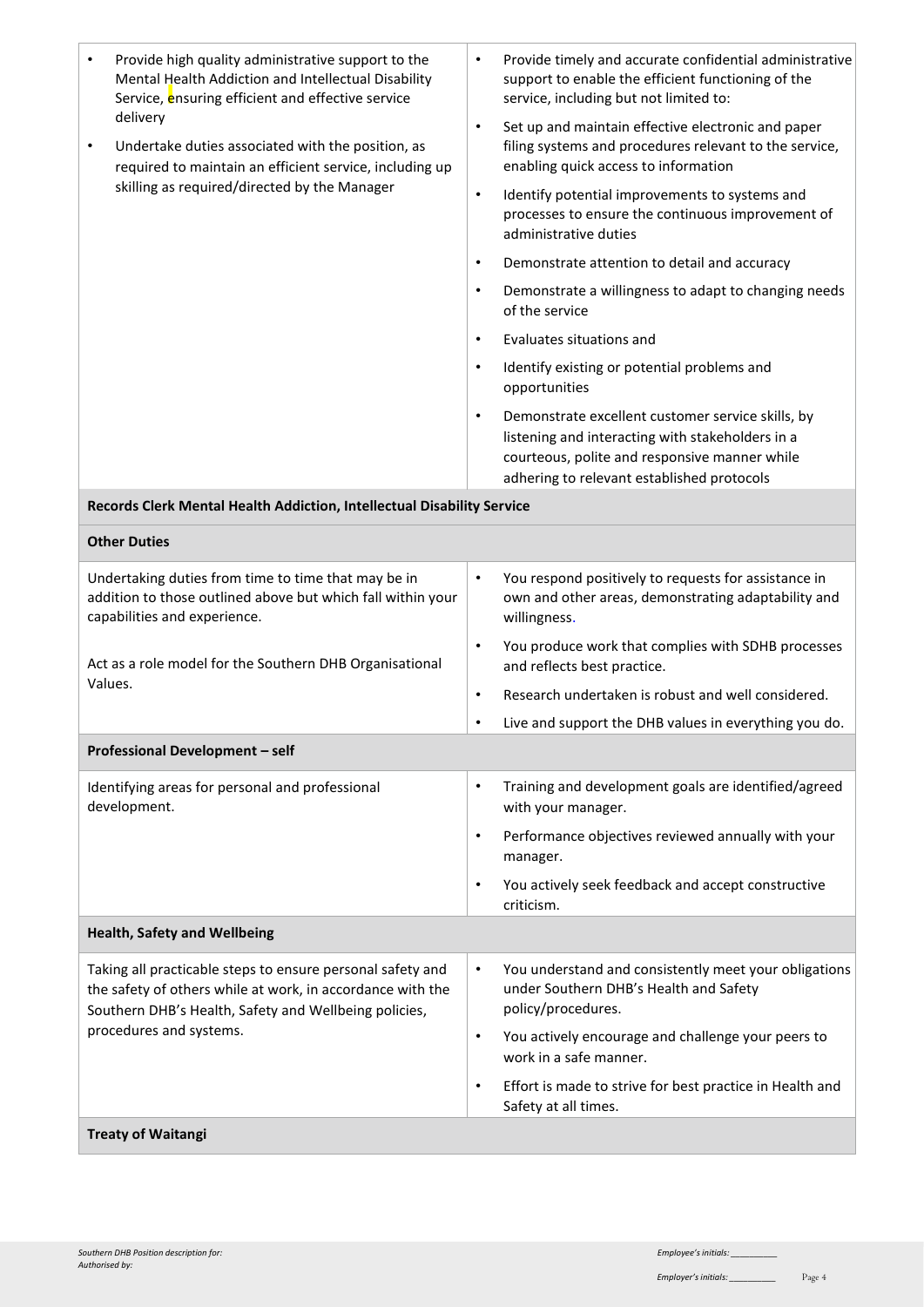| The principles of Te Tiriti o Waitangi, as articulated by the $\bullet$<br>courts and the Waitangi Tribunal will guide the Southern DHB<br>response to Māori health improvement and equity. These<br>contemporary principles include:                                                                                                      | You will be able to demonstrate an understanding of Te<br>Tiriti o Waitangi, Māori Indigenous rights and current<br>issues in relation to health and health equity ie:<br>Whakamaua: Māori Health Action Plan 2020-2025. |
|--------------------------------------------------------------------------------------------------------------------------------------------------------------------------------------------------------------------------------------------------------------------------------------------------------------------------------------------|--------------------------------------------------------------------------------------------------------------------------------------------------------------------------------------------------------------------------|
| Providing<br>for<br>Māori<br>self-<br>rangatiratanga:<br>Tino<br>determination and mana motuhake in the design, delivery<br>and monitoring of health and disability services.                                                                                                                                                              | You will contribute to responding to the DHBs Te Tiriti o<br>$\bullet$<br>Waitangi commitment to deliver effective and equitable<br>healthcare with Māori patients and their whānau.                                     |
| Equity: Being committed to achieving equitable health<br>outcomes for Māori.                                                                                                                                                                                                                                                               | You will have the ability to incorporate Māori models of<br>health, patient and whanau-centred models of care, and<br>mātauranga Māori.                                                                                  |
| Active protection: Acting to the fullest extent practicable<br>to achieve equitable health outcomes for Māori. This<br>includes ensuring that the Crown, its agents and its Treaty<br>partner under Te Tiriti are well informed on the extent,<br>and nature, of both Māori health outcomes and efforts to<br>achieve Māori health equity. | You will have insights into your own cultural awareness<br>and an understanding of how your social-cultural<br>influences inform biases that impact on your interactions<br>with patients, whānau, and colleagues.       |
| Options: Providing for and properly resourcing kaupapa<br>Māori health and disability services. Furthermore, the<br>Crown is obliged to ensure that all health and disability<br>services are provided in a culturally appropriate way that<br>recognises and supports the expression of hauora Māori<br>models of care.                   | Recognising that there is an inherent power imbalance in-<br>$\bullet$<br>patient relationship and ensuring that this is not<br>exacerbated by overlaying your own cultural values and<br>practices on patients.         |
| Partnership: Working in partnership with Māori in the<br>$\bullet$<br>governance, design, delivery and monitoring of health<br>and disability services - Māori must be co-designers, with<br>the Crown, of the primary health system for Māori.                                                                                            |                                                                                                                                                                                                                          |
|                                                                                                                                                                                                                                                                                                                                            |                                                                                                                                                                                                                          |
|                                                                                                                                                                                                                                                                                                                                            | Quality and performance                                                                                                                                                                                                  |
|                                                                                                                                                                                                                                                                                                                                            | Performance is in alignment with HR quality audit<br>$\bullet$<br>standards, organisational requirements, and professional<br>standards<br>Promotes and participates in quality improvement                              |
|                                                                                                                                                                                                                                                                                                                                            | strategies including certification activities<br>Champion strategic initiatives which contribute to                                                                                                                      |
|                                                                                                                                                                                                                                                                                                                                            | excellence in patient care delivery<br>Ensure there is a good customer/client service, working to<br>improve customer satisfaction                                                                                       |